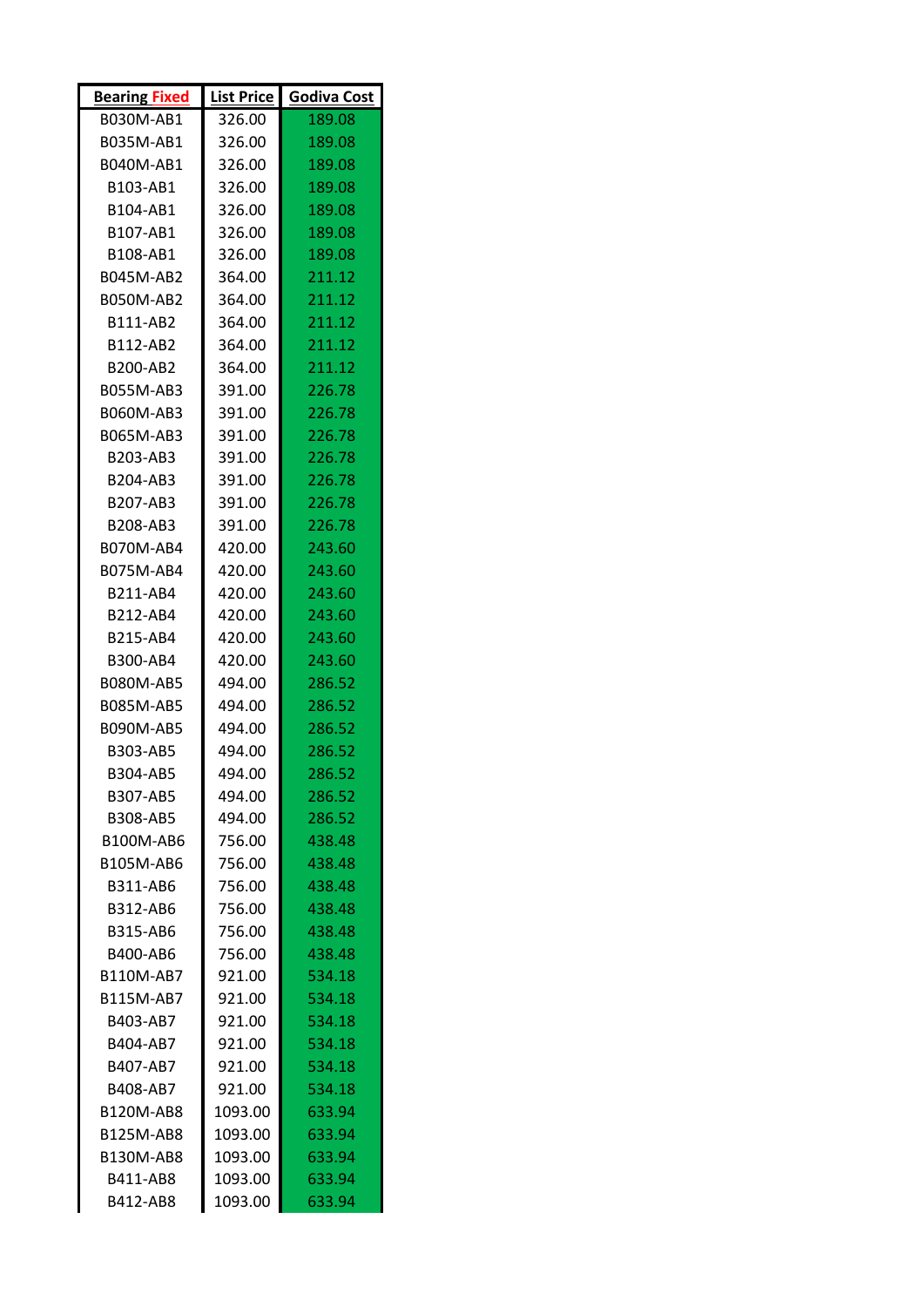| <b>B415-AB8</b>     | 1093.00           | 633.94             |
|---------------------|-------------------|--------------------|
| <b>B500-AB8</b>     | 1093.00           | 633.94             |
| B135M-AB9           | 1276.00           | 740.08             |
| B140M-AB9           | 1276.00           | 740.08             |
| B503-AB9            | 1276.00           | 740.08             |
| B504-AB9            | 1276.00           | 740.08             |
| B507-AB9            | 1276.00           | 740.08             |
| B508-AB9            | 1276.00           | 740.08             |
| B150M-AB10          | 1502.00           | 871.16             |
| B155M-AB10          | 1502.00           | 871.16             |
| B160M-AB10          | 1502.00           | 871.16             |
| B511-AB10           | 1502.00           | 871.16             |
| B512-AB10           | 1502.00           | 871.16             |
| B515-AB10           | 1502.00           | 871.16             |
| B600-AB10           | 1502.00           | 871.16             |
| B170M-AB11          | 2486.00           | 1441.88            |
| B607-AB11           | 2486.00           | 1441.88            |
| B608-AB11           | 2486.00           | 1441.88            |
| B175M-AB12          | 2655.00           | 1539.90            |
| B180M-AB12          | 2655.00           | 1539.90            |
| B615-AB12           | 2655.00           | 1539.90            |
| B700-AB12           | 2655.00           | 1539.90            |
| B180M-AB13          | 3298.00           | 1912.84            |
| B200M-AB13          | 3298.00           | 1912.84            |
| B715-AB13           | 3298.00           | 1912.84            |
|                     |                   |                    |
| B800-AB13           | 3298.00           | 1912.84            |
| B220M-AB14          | 3651.00           | 2117.58            |
| B230M-AB14          | 3651.00           | 2117.58            |
| B900-AB14           | 3651.00           | 2117.58            |
| B240M-AB15          | 4250.00           | 2465.00            |
| B250M-AB15          | 4250.00           | 2465.00            |
| B260M-AB15          | 4250.00           | 2465.00            |
| B1000-AB15          | 4250.00           | 2465.00            |
| B270M-AB16          | 4968.00           | 2881.44            |
| B275M-AB16          | 4968.00           | 2881.44            |
| B280M-AB16          | 4968.00           | 2881.44            |
| B1100-AB16          | 4968.00           | 2881.44            |
| B290M-AB17          | 5900.00           | 3422.00            |
| B300M-AB17          | 5900.00           | 3422.00            |
| B1200-AB17          | 5900.00           | 3422.00            |
| <b>Bearing Free</b> | <b>List Price</b> | <b>Godiva Cost</b> |
| <b>B030M</b>        | 226.00            | 131.08             |
| <b>B035M</b>        | 226.00            | 131.08             |
| <b>B040M</b>        | 226.00            | 131.08             |
| B103                | 226.00            | 131.08             |
| B104                | 226.00            | 131.08             |
| B <sub>107</sub>    | 226.00            | 131.08             |
| <b>B108</b>         | 226.00            | 131.08             |
| <b>B045M</b>        | 245.00            | 142.10             |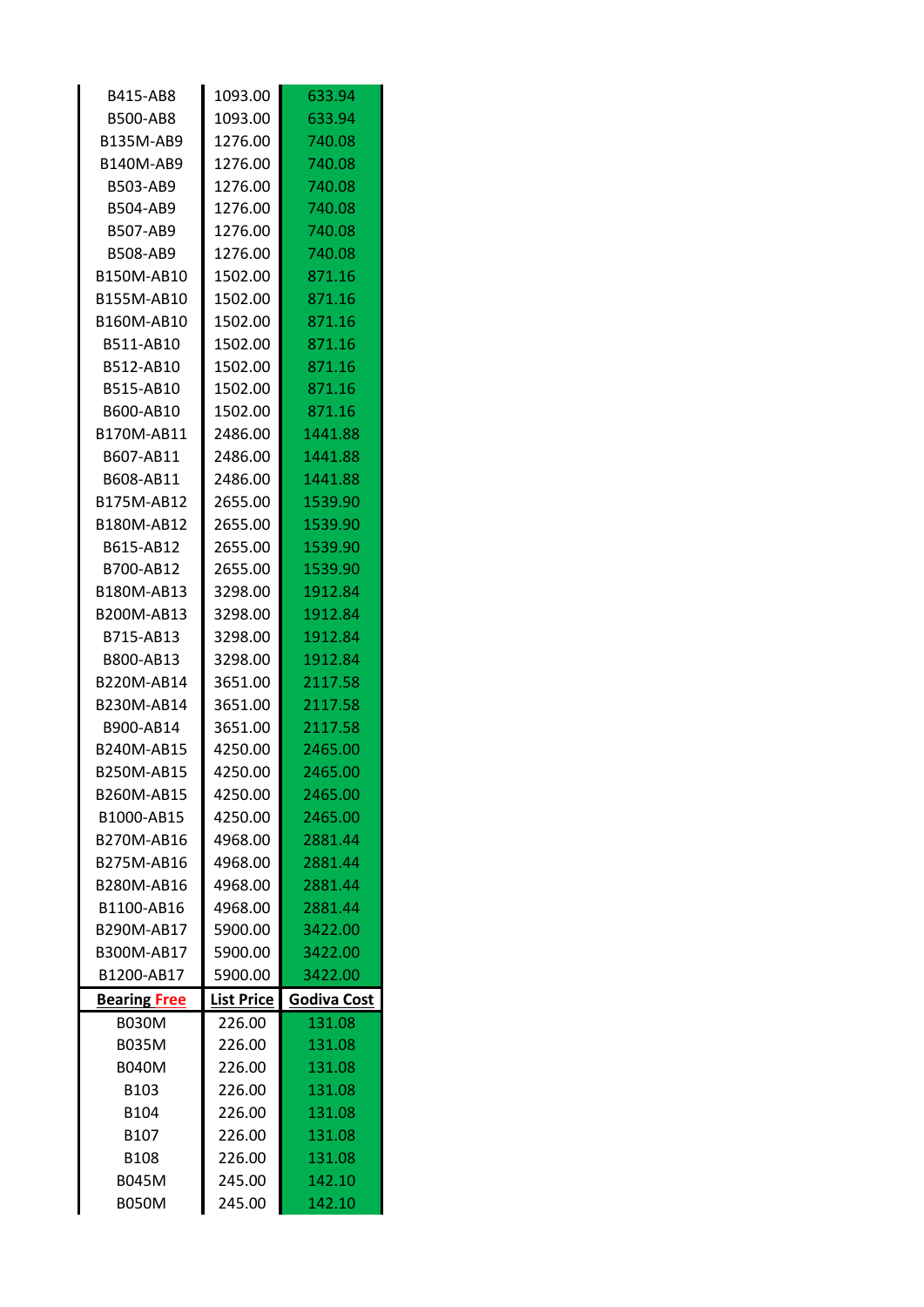| <b>B111</b>  | 245.00  | 142.10 |
|--------------|---------|--------|
| B112         | 245.00  | 142.10 |
| <b>B200</b>  | 245.00  | 142.10 |
| <b>B055M</b> | 267.00  | 154.86 |
| <b>B060M</b> | 267.00  | 154.86 |
| <b>B065M</b> | 267.00  | 154.86 |
| B203         | 267.00  | 154.86 |
| <b>B204</b>  | 267.00  | 154.86 |
| B207         | 267.00  | 154.86 |
| <b>B208</b>  | 267.00  | 154.86 |
| <b>B070M</b> | 315.00  | 182.70 |
| <b>B075M</b> | 315.00  | 182.70 |
| B211         | 315.00  | 182.70 |
| B212         | 315.00  | 182.70 |
| <b>B215</b>  | 315.00  | 182.70 |
| <b>B300</b>  | 315.00  | 182.70 |
| <b>B080M</b> | 433.00  | 251.14 |
| <b>B085M</b> | 433.00  | 251.14 |
| <b>B090M</b> | 433.00  | 251.14 |
| B303         | 433.00  | 251.14 |
| <b>B304</b>  | 433.00  | 251.14 |
| <b>B307</b>  | 433.00  | 251.14 |
| <b>B308</b>  | 433.00  | 251.14 |
| <b>B100M</b> | 690.00  | 400.20 |
| <b>B105M</b> | 690.00  | 400.20 |
| B311         | 690.00  | 400.20 |
| B312         | 690.00  | 400.20 |
| <b>B315</b>  | 690.00  | 400.20 |
| <b>B400</b>  | 690.00  | 400.20 |
| <b>B110M</b> | 785.00  | 455.30 |
| <b>B115M</b> | 785.00  | 455.30 |
| B403         | 785.00  | 455.30 |
| B404         | 785.00  | 455.30 |
| B407         | 785.00  | 455.30 |
| <b>B408</b>  | 785.00  | 455.30 |
| <b>B120M</b> | 1033.00 | 599.14 |
| <b>B125M</b> | 1033.00 | 599.14 |
| <b>B130M</b> | 1033.00 | 599.14 |
| B411         | 1033.00 | 599.14 |
| B412         | 1033.00 | 599.14 |
| <b>B415</b>  | 1033.00 | 599.14 |
| <b>B500</b>  | 1033.00 | 599.14 |
| <b>B135M</b> | 1195.00 | 693.10 |
| <b>B140M</b> | 1195.00 | 693.10 |
| <b>B503</b>  | 1195.00 | 693.10 |
| <b>B504</b>  | 1195.00 | 693.10 |
| <b>B507</b>  | 1195.00 | 693.10 |
| <b>B508</b>  | 1195.00 | 693.10 |
| <b>B150M</b> | 1419.00 | 823.02 |
| <b>B155M</b> | 1419.00 | 823.02 |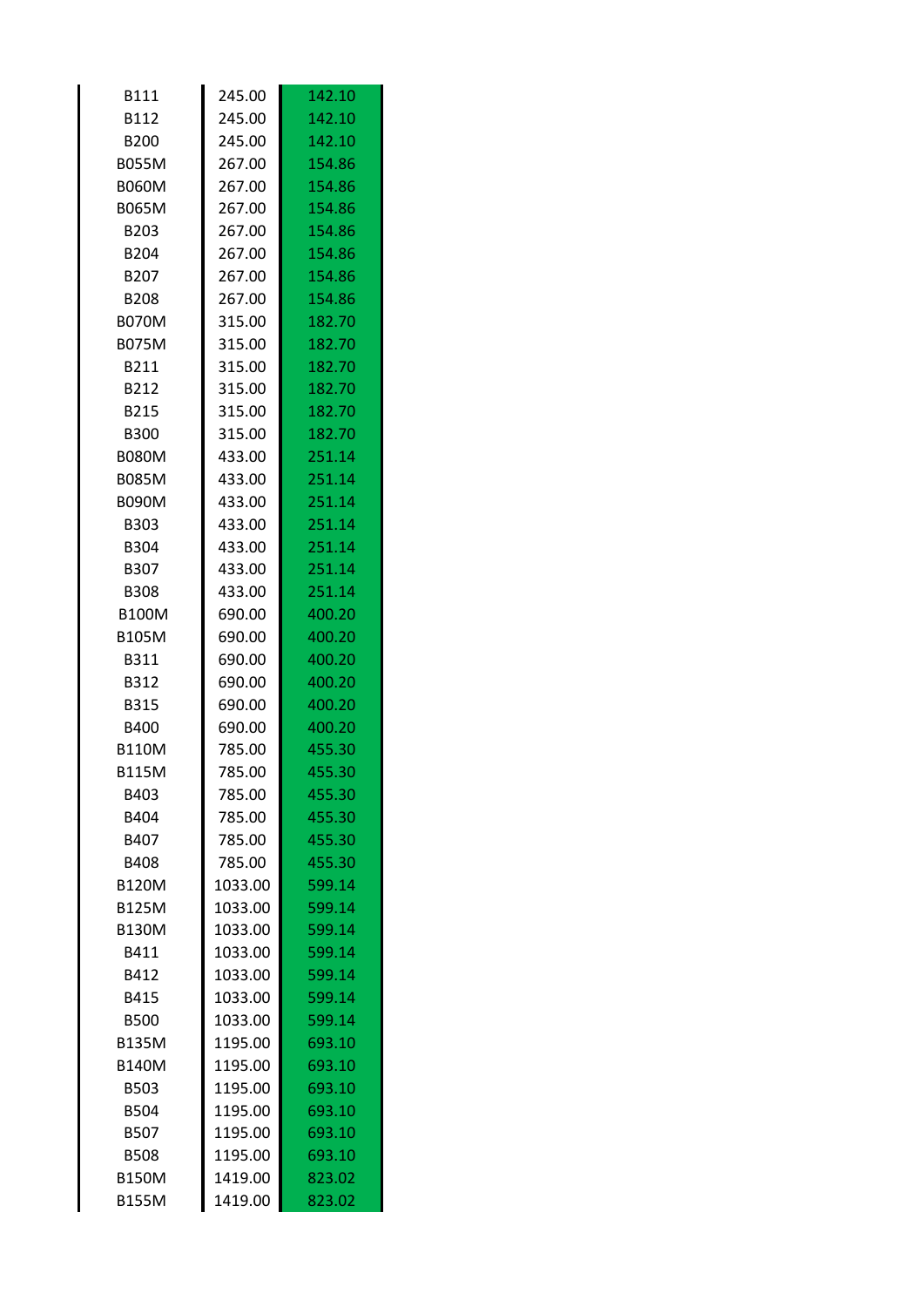| <b>B160M</b>                         | 1419.00           | 823.02             |
|--------------------------------------|-------------------|--------------------|
| B511                                 | 1419.00           | 823.02             |
| B512                                 | 1419.00           | 823.02             |
| <b>B515</b>                          | 1419.00           | 823.02             |
| <b>B600</b>                          | 1419.00           | 823.02             |
| <b>B170M</b>                         | 2351.00           | 1363.58            |
| B607                                 | 2351.00           | 1363.58            |
| <b>B608</b>                          | 2351.00           | 1363.58            |
| <b>B175M</b>                         | 2508.00           | 1454.64            |
| <b>B180M</b>                         | 2508.00           | 1454.64            |
| B615                                 | 2508.00           | 1454.64            |
| <b>B700</b>                          | 2508.00           | 1454.64            |
| <b>B180M</b>                         | 2881.00           | 1670.98            |
| <b>B200M</b>                         | 2881.00           | 1670.98            |
| B715                                 | 2881.00           | 1670.98            |
| <b>B800</b>                          | 2881.00           | 1670.98            |
| <b>B220M</b>                         | 3426.00           | 1987.08            |
| <b>B230M</b>                         | 3426.00           | 1987.08            |
| <b>B900</b>                          | 3426.00           | 1987.08            |
| <b>B240M</b>                         | 3999.00           | 2319.42            |
| <b>B250M</b>                         | 3999.00           | 2319.42            |
| <b>B260M</b>                         | 3999.00           | 2319.42            |
| B1000                                | 3999.00           | 2319.42            |
| <b>B270M</b>                         | 4632.00           | 2686.56            |
| <b>B275M</b>                         | 4632.00           | 2686.56            |
|                                      |                   |                    |
| <b>B280M</b>                         | 4632.00           | 2686.56            |
| B1100                                | 4632.00           | 2686.56            |
| <b>B290M</b>                         | 5534.00           | 3209.72            |
| <b>B300M</b>                         | 5534.00           | 3209.72            |
| B1200                                | 5534.00           | 3209.72            |
| Cartridge                            | <b>List Price</b> | <b>Godiva Cost</b> |
| C1                                   | 167.00            | 83.50              |
| C <sub>2</sub>                       | 186.00            | 93.00              |
| C <sub>3</sub>                       | 220.00            | 110.00             |
| C <sub>4</sub>                       | 258.00            | 129.00             |
| C <sub>5</sub>                       | 306.00            | 153.00             |
| C <sub>6</sub>                       | 358.00            | 179.00             |
| C <sub>7</sub>                       | 520.00            | 260.00             |
| C <sub>8</sub>                       | 681.00            | 340.50             |
| C <sub>9</sub>                       | 744.00            | 372.00             |
| C10                                  | 870.00            | 435.00             |
| C11                                  | 1140.00           | 570.00             |
| C12                                  | 1416.00           | 708.00             |
| C13                                  | 1733.00           | 866.50             |
| C <sub>14</sub>                      | 2244.00           | 1122.00            |
| C15                                  | 3018.00           | 1509.00            |
| C16                                  | 3410.00           | 1705.00            |
| C17                                  | 4108.00           | 2054.00            |
| C <sub>2</sub> A<br>C <sub>3</sub> A | 427.00<br>485.00  | 213.50<br>242.50   |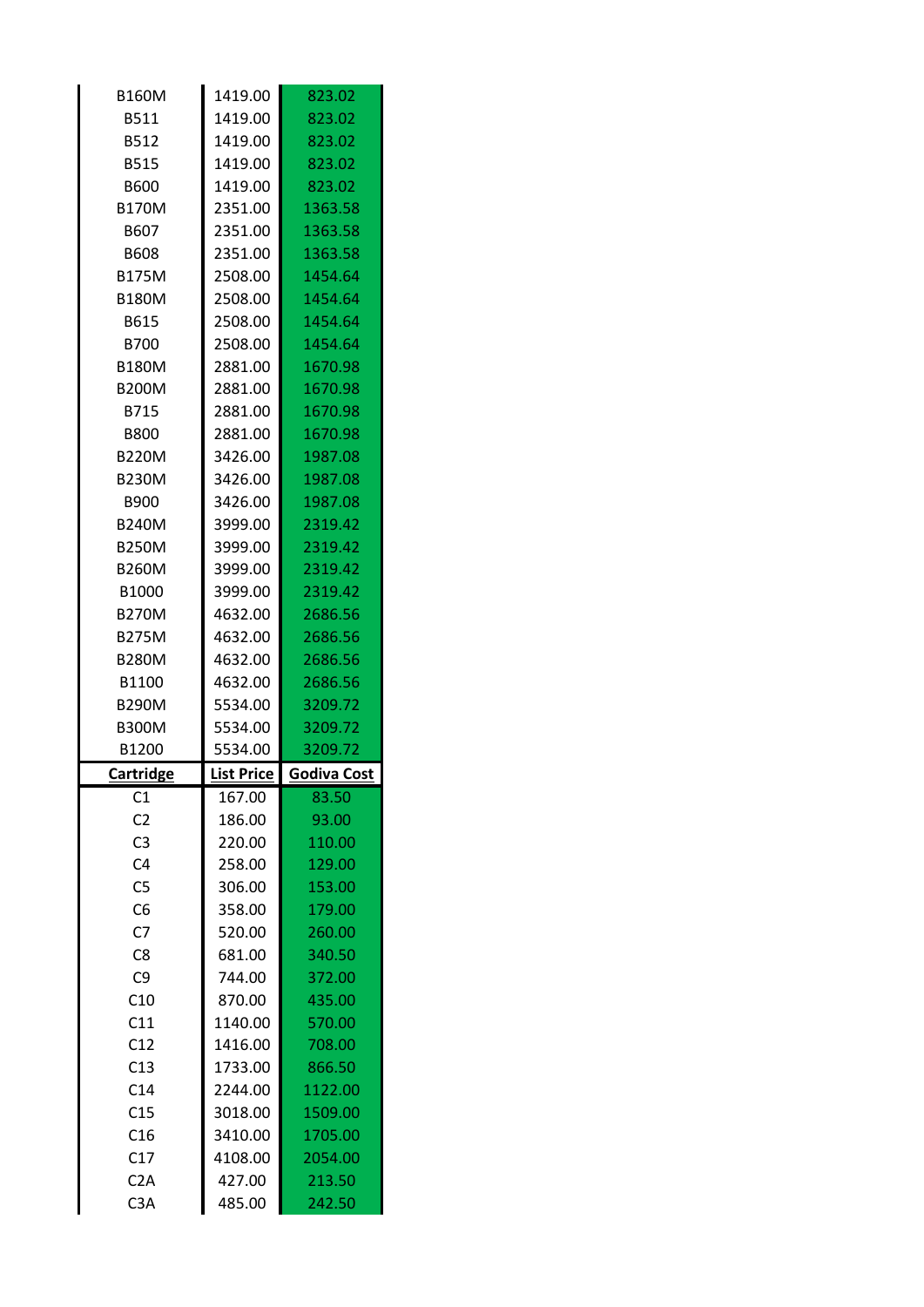| C4A              | 661.00            | 330.50      |
|------------------|-------------------|-------------|
| C <sub>5</sub> A | 780.00            | 390.00      |
| C6A              | 918.00            | 459.00      |
| C7A              | 1050.00           | 525.00      |
| C8A              | 1326.00           | 663.00      |
| C <sub>9</sub> A | 1371.00           | 685.50      |
| C10A             | 1840.00           | 920.00      |
| C11A             | 3140.00           | 1570.00     |
| C12A             | 3566.00           | 1783.00     |
| C13A             | 3983.00           | 1991.50     |
| C14A             | 4744.00           | 2372.00     |
| C15A             | 5518.00           | 2759.00     |
| C16A             | 6210.00           | 3105.00     |
| C17A             | 7108.00           | 3554.00     |
| <b>CTL Seals</b> | <b>List Price</b> | Godiva Cost |
| CTL030M          | 59.00             | 34.22       |
| CTL035M          | 59.00             | 34.22       |
| CTL040M          | 59.00             | 34.22       |
| CTL103           | 59.00             | 34.22       |
| <b>CTL104</b>    | 59.00             | 34.22       |
| CTL107           | 59.00             | 34.22       |
| <b>CTL108</b>    | 59.00             | 34.22       |
| CTL045M          | 61.00             | 35.38       |
| CTL050M          | 61.00             | 35.38       |
| <b>CTL111</b>    | 61.00             | 35.38       |
| <b>CTL112</b>    | 61.00             | 35.38       |
| <b>CTL200</b>    | 61.00             | 35.38       |
| CTL055M          | 63.00             | 36.54       |
| CTL060M          | 63.00             | 36.54       |
| CTL065M          | 63.00             | 36.54       |
| <b>CTL203</b>    | 63.00             | 36.54       |
| <b>CTL204</b>    | 63.00             | 36.54       |
| <b>CTL207</b>    | 63.00             | 36.54       |
| <b>CTL208</b>    | 63.00             | 36.54       |
| CTL070M          | 86.00             | 49.88       |
| CTL075M          | 86.00             | 49.88       |
| <b>CTL211</b>    | 86.00             | 49.88       |
| <b>CTL212</b>    | 86.00             | 49.88       |
| <b>CTL215</b>    | 86.00             | 49.88       |
| <b>CTL300</b>    | 86.00             | 49.88       |
| CTL080M          | 91.00             | 52.78       |
| CTL085M          | 91.00             | 52.78       |
| CTL090M          | 91.00             | 52.78       |
| <b>CTL303</b>    | 91.00             | 52.78       |
| <b>CTL304</b>    | 91.00             | 52.78       |
| <b>CTL307</b>    | 91.00             | 52.78       |
| <b>CTL308</b>    | 91.00             | 52.78       |
| <b>CTL100M</b>   | 95.00             | 55.10       |
| <b>CTL105M</b>   | 95.00             | 55.10       |
| CTL311           | 95.00             | 55.10       |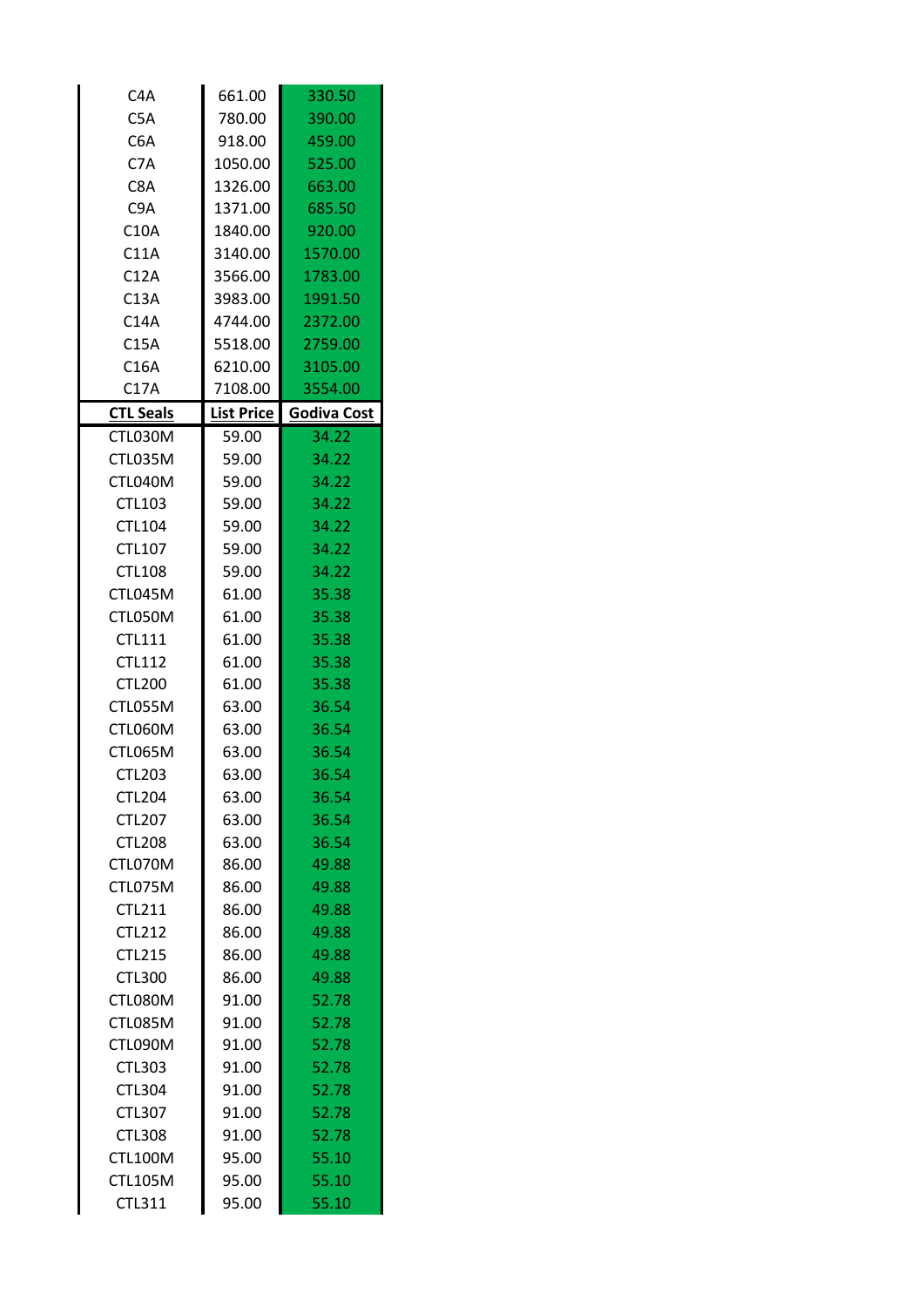| <b>CTL312</b>  | 95.00  | 55.10  |
|----------------|--------|--------|
| <b>CTL315</b>  | 95.00  | 55.10  |
| <b>CTL400</b>  | 95.00  | 55.10  |
| <b>CTL110M</b> | 124.00 | 71.92  |
| <b>CTL115M</b> | 124.00 | 71.92  |
| <b>CTL403</b>  | 124.00 | 71.92  |
| <b>CTL404</b>  | 124.00 | 71.92  |
| <b>CTL407</b>  | 124.00 | 71.92  |
| <b>CTL408</b>  | 124.00 | 71.92  |
| <b>CTL120M</b> | 150.00 | 87.00  |
| <b>CTL125M</b> | 150.00 | 87.00  |
| <b>CTL130M</b> | 150.00 | 87.00  |
| <b>CTL411</b>  | 150.00 | 87.00  |
| <b>CTL412</b>  | 150.00 | 87.00  |
| <b>CTL415</b>  | 150.00 | 87.00  |
| <b>CTL500</b>  | 150.00 | 87.00  |
| <b>CTL135M</b> | 236.00 | 136.88 |
| <b>CTL140M</b> | 236.00 | 136.88 |
| <b>CTL503</b>  | 236.00 | 136.88 |
| <b>CTL504</b>  | 236.00 | 136.88 |
| <b>CTL507</b>  | 236.00 | 136.88 |
| <b>CTL508</b>  | 236.00 | 136.88 |
| <b>CTL150M</b> | 262.00 | 151.96 |
| <b>CTL155M</b> | 262.00 | 151.96 |
| <b>CTL160M</b> | 262.00 | 151.96 |
| CTL511         | 262.00 | 151.96 |
| <b>CTL512</b>  | 262.00 | 151.96 |
| <b>CTL515</b>  | 262.00 | 151.96 |
| <b>CTL600</b>  | 262.00 | 151.96 |
| <b>CTL170M</b> | 287.00 | 166.46 |
| <b>CTL607</b>  | 287.00 | 166.46 |
| <b>CTL608</b>  | 287.00 | 166.46 |
| <b>CTL175M</b> | 319.00 | 185.02 |
| CTL180M        | 319.00 | 185.02 |
| <b>CTL615</b>  | 319.00 | 185.02 |
| <b>CTL700</b>  | 319.00 | 185.02 |
| CTL180M        | 370.00 | 214.60 |
| CTL200M        | 370.00 | 214.60 |
| CTL715         | 370.00 | 214.60 |
| <b>CTL800</b>  | 370.00 | 214.60 |
| CTL220M        | 421.00 | 244.18 |
| CTL230M        | 421.00 | 244.18 |
| <b>CTL900</b>  | 421.00 | 244.18 |
| CTL240M        | 429.00 | 248.82 |
| CTL250M        | 429.00 | 248.82 |
| CTL260M        | 429.00 | 248.82 |
| CTL1000        | 429.00 | 248.82 |
| CTL270M        | 436.00 | 252.88 |
| CTL275M        | 436.00 | 252.88 |
| CTL280M        | 436.00 | 252.88 |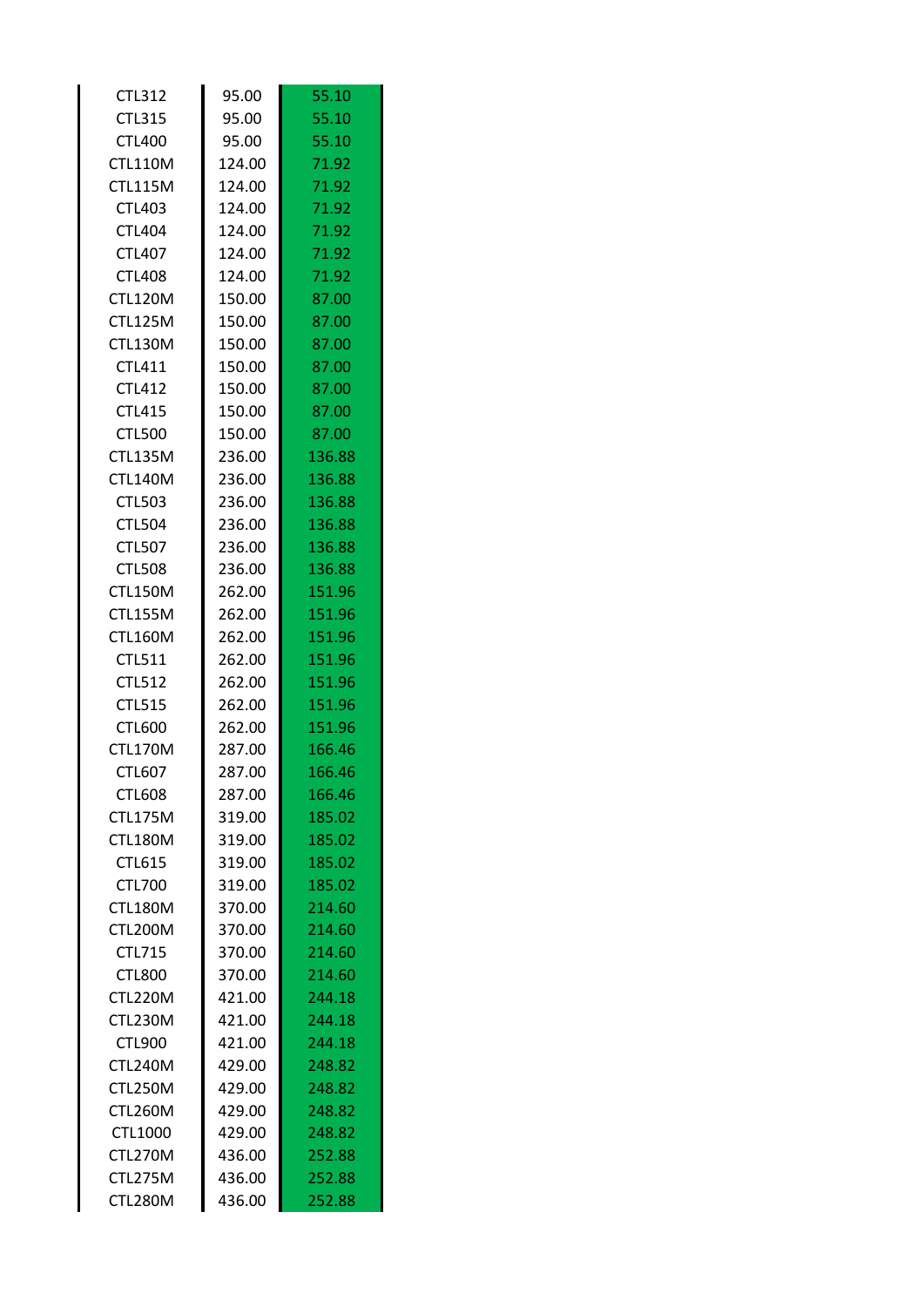| CTL1100              | 436.00            | 252.88             |
|----------------------|-------------------|--------------------|
| CTL290M              | 442.00            | 256.36             |
| CTL300M              | 442.00            | 256.36             |
| <b>CTL1200</b>       | 442.00            | 256.36             |
| <b>Pedestal</b>      | <b>List Price</b> | <b>Godiva Cost</b> |
| PED1                 | 115.00            | 57.50              |
| PED <sub>2</sub>     | 125.00            | 62.50              |
| PED <sub>3</sub>     | 153.00            | 76.50              |
| PED4                 | 185.00            | 92.50              |
| PED5                 | 282.00            | 141.00             |
| PED <sub>6</sub>     | 325.00            | 162.50             |
| PED7                 | 436.00            | 218.00             |
| PED <sub>8</sub>     | 758.00            | 379.00             |
| PED <sub>9</sub>     | 940.00            | 470.00             |
| PED10                | 1000.00           | 500.00             |
| PED11                | 1170.00           | 585.00             |
| PED12                | 1260.00           | 630.00             |
| PED13                | 1520.00           | 760.00             |
| PED14                | 1890.00           | 945.00             |
| PED15                | 2485.00           | 1242.50            |
| PED16                | 2940.00           | 1470.00            |
| PED17                | 3465.00           | 1732.50            |
| PED2A (PED3)         | 153.00            | 76.50              |
| PED3A (PED4)         | 185.00            | 92.50              |
| PED4A (PED5)         | 282.00            | 141.00             |
| PED5A (PED6)         | 325.00            | 162.50             |
| PED6A (PED7)         | 436.00            | 218.00             |
| PED7A (PED8)         | 758.00            | 379.00             |
| PED8A (PED10)        | 1000.00           | 500.00             |
| PED9A                | 1512.00           | 756.00             |
| PED10A               | 1775.00           | 887.50             |
| PED11A               |                   | P.O.R              |
| PED12A               |                   | <b>P.O.R</b>       |
| PED13A               |                   | <b>P.O.R</b>       |
| PED14A               |                   | <b>P.O.R</b>       |
| PFD15A               |                   | P.O.R              |
| PED16A               |                   | <b>P.O.R</b>       |
| PED17A               |                   | <b>P.O.R</b>       |
| <b>Bearing Fixed</b> | <b>List Price</b> | Godiva Cost        |
| CB030MFIXED          | 278.00            | 161.24             |
| CB035MFIXED          | 278.00            | 161.24             |
| CB040MFIXED          | 278.00            | 161.24             |
| CB103FIXED           | 278.00            | 161.24             |
| CB104FIXED           | 278.00            | 161.24             |
| CB107FIXED           | 278.00            | 161.24             |
| CB108FIXED           | 278.00            | 161.24             |
| CB045MFIXED          | 310.00            | 179.80             |
| CB050MFIXED          | 310.00            | 179.80             |
| CB111FIXED           | 310.00            | 179.80             |
| CB112FIXED           | 310.00            | 179.80             |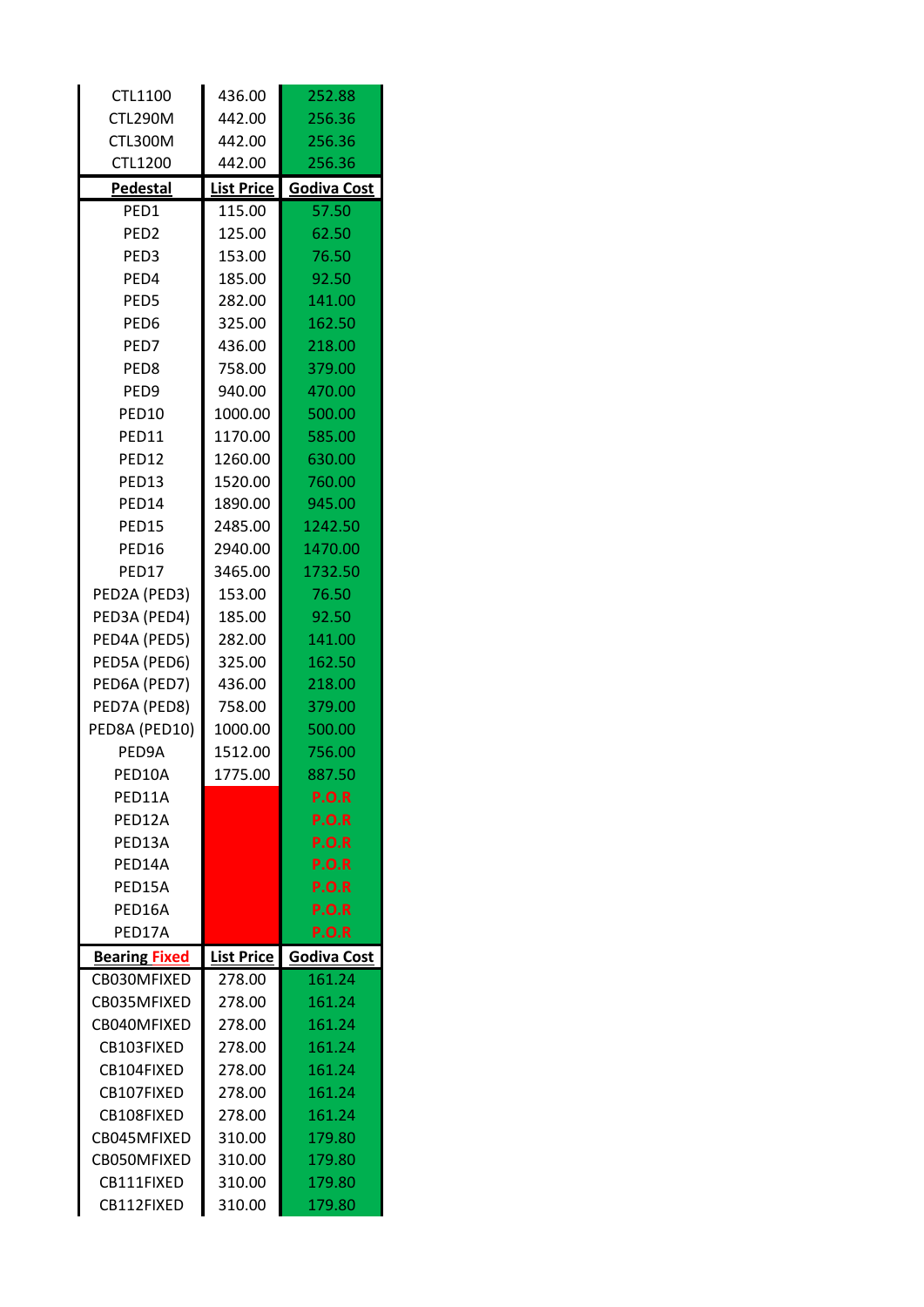| CB200FIXED        | 310.00  | 179.80 |
|-------------------|---------|--------|
| CB055MFIXED       | 333.00  | 193.14 |
| CB060MFIXED       | 333.00  | 193.14 |
| CB065MFIXED       | 333.00  | 193.14 |
| CB203FIXED        | 333.00  | 193.14 |
| CB204FIXED        | 333.00  | 193.14 |
| CB207FIXED        | 333.00  | 193.14 |
| CB208FIXED        | 333.00  | 193.14 |
| CB070MFIXED       | 356.00  | 206.48 |
| CB075MFIXED       | 356.00  | 206.48 |
| CB211FIXED        | 356.00  | 206.48 |
| CB212FIXED        | 356.00  | 206.48 |
| CB215FIXED        | 356.00  | 206.48 |
| CB300FIXED        | 356.00  | 206.48 |
| CB080MFIXED       | 420.00  | 243.60 |
| CB085MFIXED       | 420.00  | 243.60 |
| CB090MFIXED       | 420.00  | 243.60 |
| CB303FIXED        | 420.00  | 243.60 |
| CB304FIXED        | 420.00  | 243.60 |
| CB307FIXED        | 420.00  | 243.60 |
| CB308FIXED        | 420.00  | 243.60 |
| CB100MFIXED       | 642.00  | 372.36 |
| CB105MFIXED       | 642.00  | 372.36 |
| CB311FIXED        | 642.00  | 372.36 |
| CB312FIXED        | 642.00  | 372.36 |
| CB315FIXED        | 642.00  | 372.36 |
| CB400FIXED        | 642.00  | 372.36 |
| CB110MFIXED       | 784.00  | 454.72 |
| CB115MFIXED       | 784.00  | 454.72 |
| CB403FIXED        | 784.00  | 454.72 |
| CB404FIXED        | 784.00  | 454.72 |
| CB407FIXED        | 784.00  | 454.72 |
| CB408FIXED        | 784.00  | 454.72 |
| CB120MFIXED       | 917.00  | 531.86 |
| CB125MFIXED       | 917.00  | 531.86 |
| CB130MFIXED       | 917.00  | 531.86 |
| CB411FIXED        | 917.00  | 531.86 |
| CB412FIXED        | 917.00  | 531.86 |
| CB415FIXED        | 917.00  | 531.86 |
| <b>CB500FIXED</b> | 917.00  | 531.86 |
| CB135MFIXED       |         |        |
|                   | 1028.00 | 596.24 |
| CB140MFIXED       | 1028.00 | 596.24 |
| CB503FIXED        | 1028.00 | 596.24 |
| CB504FIXED        | 1028.00 | 596.24 |
| CB507FIXED        | 1028.00 | 596.24 |
| CB508FIXED        | 1028.00 | 596.24 |
| CB150MFIXED       | 1216.00 | 705.28 |
| CB155MFIXED       | 1216.00 | 705.28 |
| CB160MFIXED       | 1216.00 | 705.28 |
| CB511FIXED        | 1216.00 | 705.28 |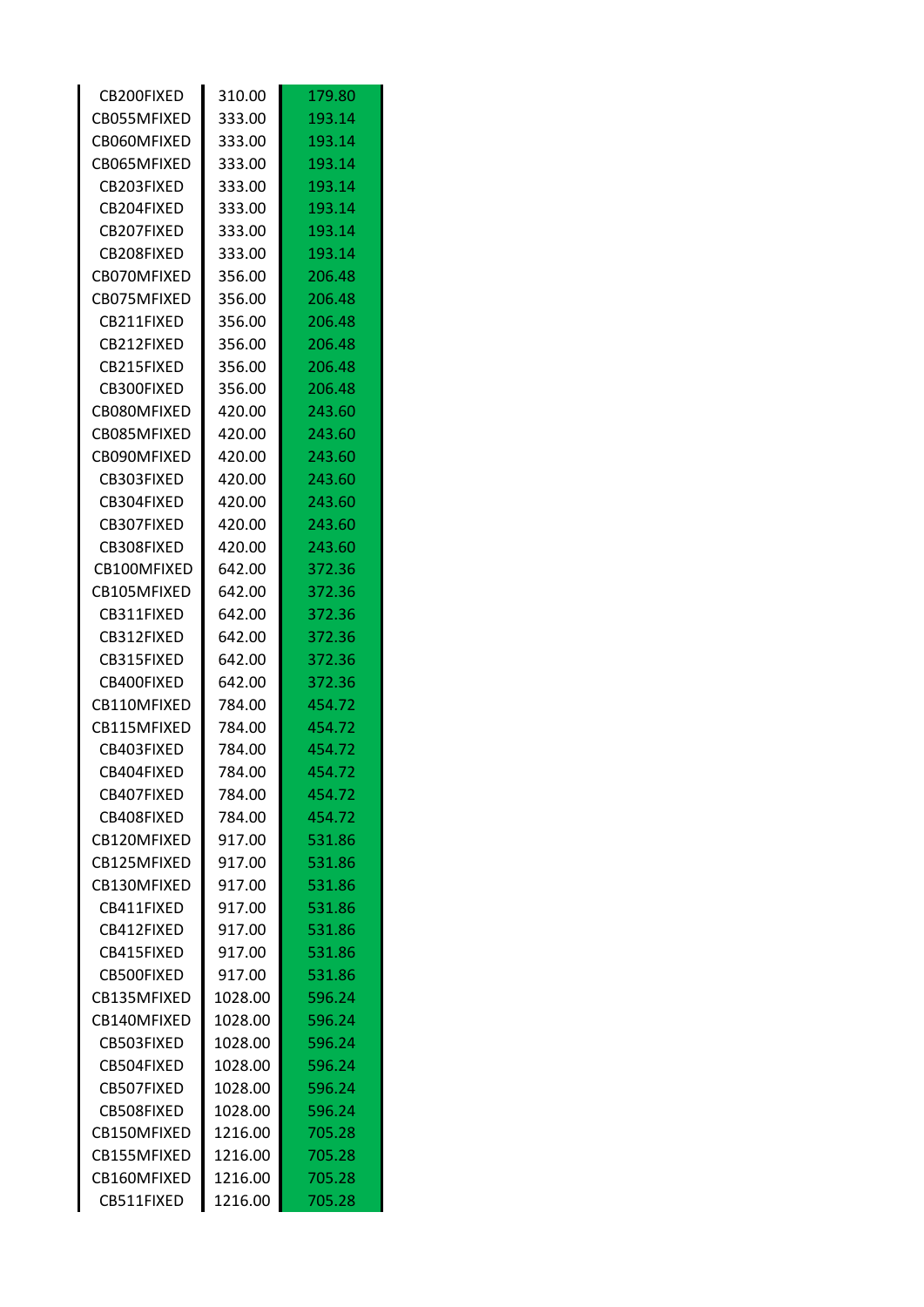| CB512FIXED          | 1216.00           | 705.28             |
|---------------------|-------------------|--------------------|
| CB515FIXED          | 1216.00           | 705.28             |
| CB600FIXED          | 1216.00           | 705.28             |
| <b>Bearing Free</b> | <b>List Price</b> | <b>Godiva Cost</b> |
| CB030MFREE          | 193.00            | 111.94             |
| CB035MFREE          | 193.00            | 111.94             |
| CB040MFREE          | 193.00            | 111.94             |
| CB103FREE           | 193.00            | 111.94             |
| CB104FREE           | 193.00            | 111.94             |
| CB107FREE           | 193.00            | 111.94             |
| CB108FREE           | 193.00            | 111.94             |
| CB045MFREE          | 207.00            | 120.06             |
| CB050MFREE          | 207.00            | 120.06             |
| CB111FREE           | 207.00            | 120.06             |
| CB112FREE           | 207.00            | 120.06             |
| CB200FREE           | 207.00            | 120.06             |
| CB055MFREE          | 226.00            | 131.08             |
| CB060MFREE          | 226.00            | 131.08             |
| CB065MFREE          | 226.00            | 131.08             |
| CB203FREE           | 226.00            | 131.08             |
| CB204FREE           | 226.00            | 131.08             |
| CB207FREE           | 226.00            | 131.08             |
| CB208FREE           | 226.00            | 131.08             |
| CB070MFREE          | 267.00            | 154.86             |
| CB075MFREE          | 267.00            | 154.86             |
| CB211FREE           | 267.00            | 154.86             |
| CB212FREE           | 267.00            | 154.86             |
| CB215FREE           | 267.00            | 154.86             |
| CB300FREE           | 267.00            | 154.86             |
| CB080MFREE          | 369.00            | 156.02             |
| CB085MFREE          | 369.00            | 156.02             |
| CB090MFREE          | 369.00            | 156.02             |
| CB303FREE           | 369.00            | 156.02             |
| CB304FREE           | 369.00            | 156.02             |
| CB307FREE           | 369.00            | 156.02             |
| CB308FRFF           | 369.00            | 156.02             |
| CB100MFREE          | 588.00            | 341.04             |
| CB105MFREE          | 588.00            | 341.04             |
| CB311FRFF           | 588.00            | 341.04             |
| CB312FREE           | 588.00            | 341.04             |
| CB315FREE           | 588.00            | 341.04             |
| CB400FREE           | 588.00            | 341.04             |
| CB110MFREE          | 667.00            | 386.86             |
| CB115MFREE          | 667.00            | 386.86             |
| CB403FREE           | 667.00            | 386.86             |
| CB404FREE           | 667.00            | 386.86             |
| CB407FREE           | 667.00            | 386.86             |
| CB408FREE           | 667.00            | 386.86             |
| CB120MFREE          | 878.00            | 509.24             |
| CB125MFREE          | 878.00            | 509.24             |